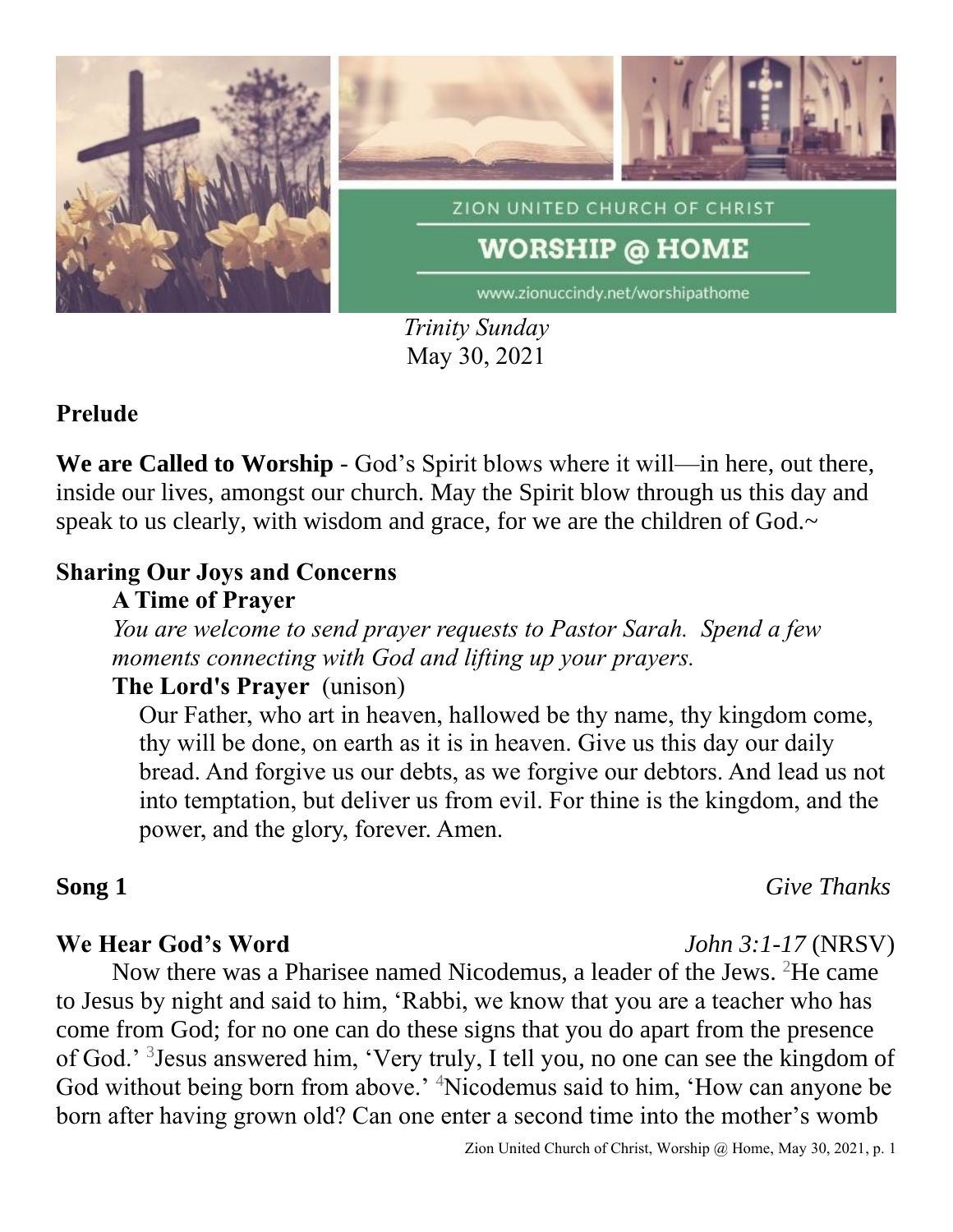and be born?' <sup>5</sup> Jesus answered, 'Very truly, I tell you, no one can enter the kingdom of God without being born of water and Spirit. <sup>6</sup>What is born of the flesh is flesh, and what is born of the Spirit is spirit.  $^{7}$ Do not be astonished that I said to you,

"You must be born from above." <sup>8</sup>The wind blows where it chooses, and you hear the sound of it, but you do not know where it comes from or where it goes. So it is with everyone who is born of the Spirit.' <sup>9</sup>Nicodemus said to him, 'How can these things be?' <sup>10</sup>Jesus answered him, 'Are you a teacher of Israel, and yet you do not understand these things?

11 'Very truly, I tell you, we speak of what we know and testify to what we have seen; yet you do not receive our testimony. <sup>12</sup>If I have told you about earthly things and you do not believe, how can you believe if I tell you about heavenly things? <sup>13</sup>No one has ascended into heaven except the one who descended from heaven, the Son of Man. <sup>14</sup>And just as Moses lifted up the serpent in the wilderness, so must the Son of Man be lifted up,  $15$  that whoever believes in him may have eternal life.

16 'For God so loved the world that he gave his only Son, so that everyone who believes in him may not perish but may have eternal life.

17 'Indeed, God did not send the Son into the world to condemn the world, but in order that the world might be saved through him.

## **Meditation** *A Wise "Why?"*

# **We Respond to God's Word with Our Giving**

**Invitation –** In faith and longing we have come to worship this day. With thanksgiving and joy we bring our gifts to God—gifts of time, of talent, and of treasure. May these gifts be used to share the wisdom of our faith that all may know "for God so loved the world."

**May Benevolence** – Our May Benevolence Offering will go to support the UCC's Strengthen the Church (STC) Offering. This special offering reflects the shared commitment of people across the United Church of Christ to cooperatively build up the UCC. Conferences and the national setting equally share the gifts given by members and friends through their local congregations. The funds raised support leadership development, new churches, youth ministry, and innovation in existing congregations. By your

**Song 2** *Blessed Assurance*